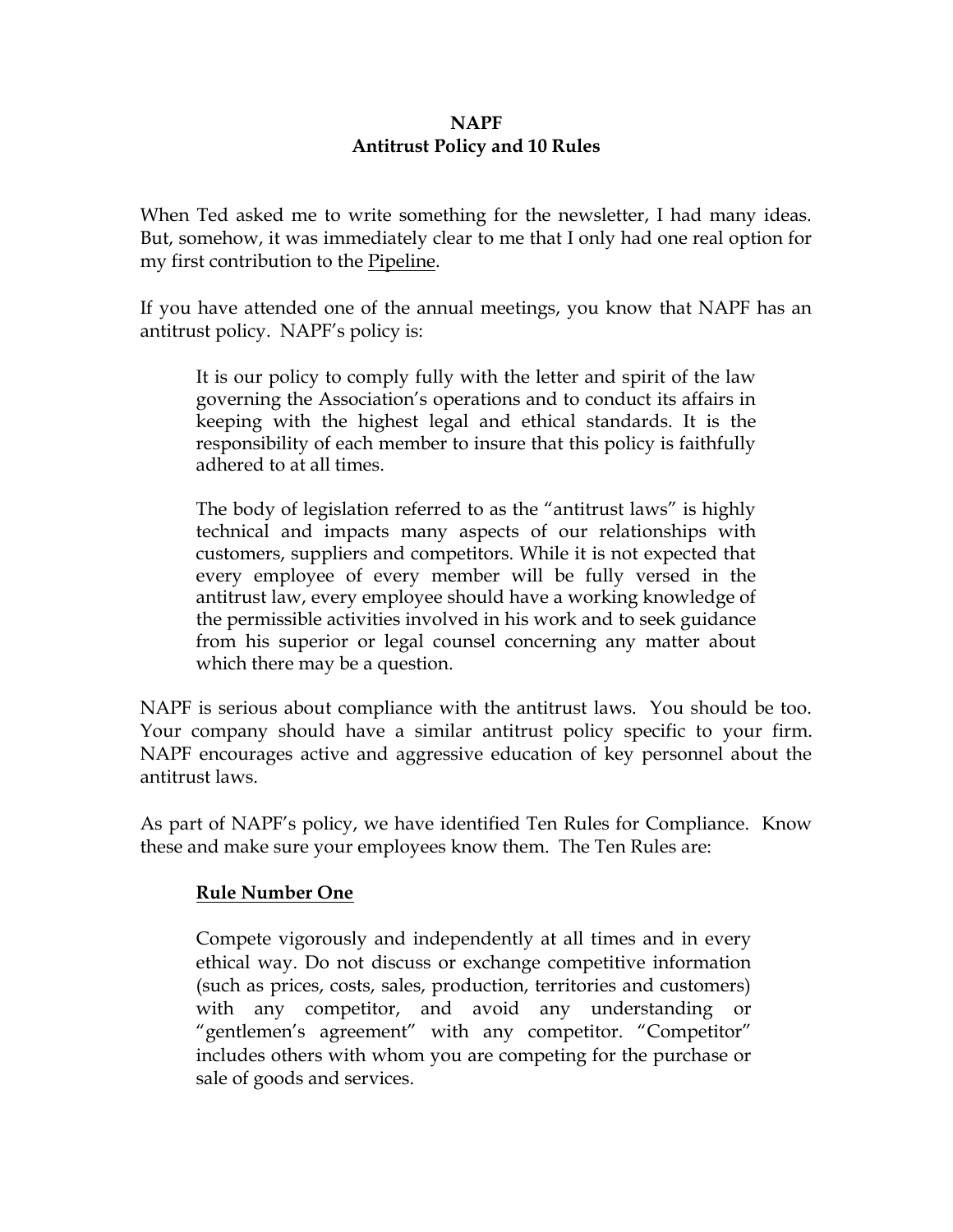#### **Rule Number Two**

Avoid any discussion of customer or supplier selection with any other customer or supplier and do not attempt to dictate to your customers their prices or practices.

#### **Rule Number Three**

Record and document in your files the source of your information about competitors and the basis for any business decisions which might be subject to suspicion.

#### **Rule Number Four**

Act at all times so everyone will know that you are competing vigorously.

# **Rule Number Five**

Avoid any tactics which could be construed as being designed to exclude all competitors or to destroy particular competitors.

# **Rule Number Six**

Do not attempt to force from a customer an agreement that she will buy all of her requirements solely from the company, or that she will deal with the company exclusively.

#### **Rule Number Seven**

Do not require a customer to buy one product or service as a condition to your selling her a second product or service.

# **Rule Number Eight**

Avoid any marketing or other programs which could be characterized as unfair or deceptive; and always adhere to the principles of honesty, frankness and forthrightness in the sale of the company's products and services.